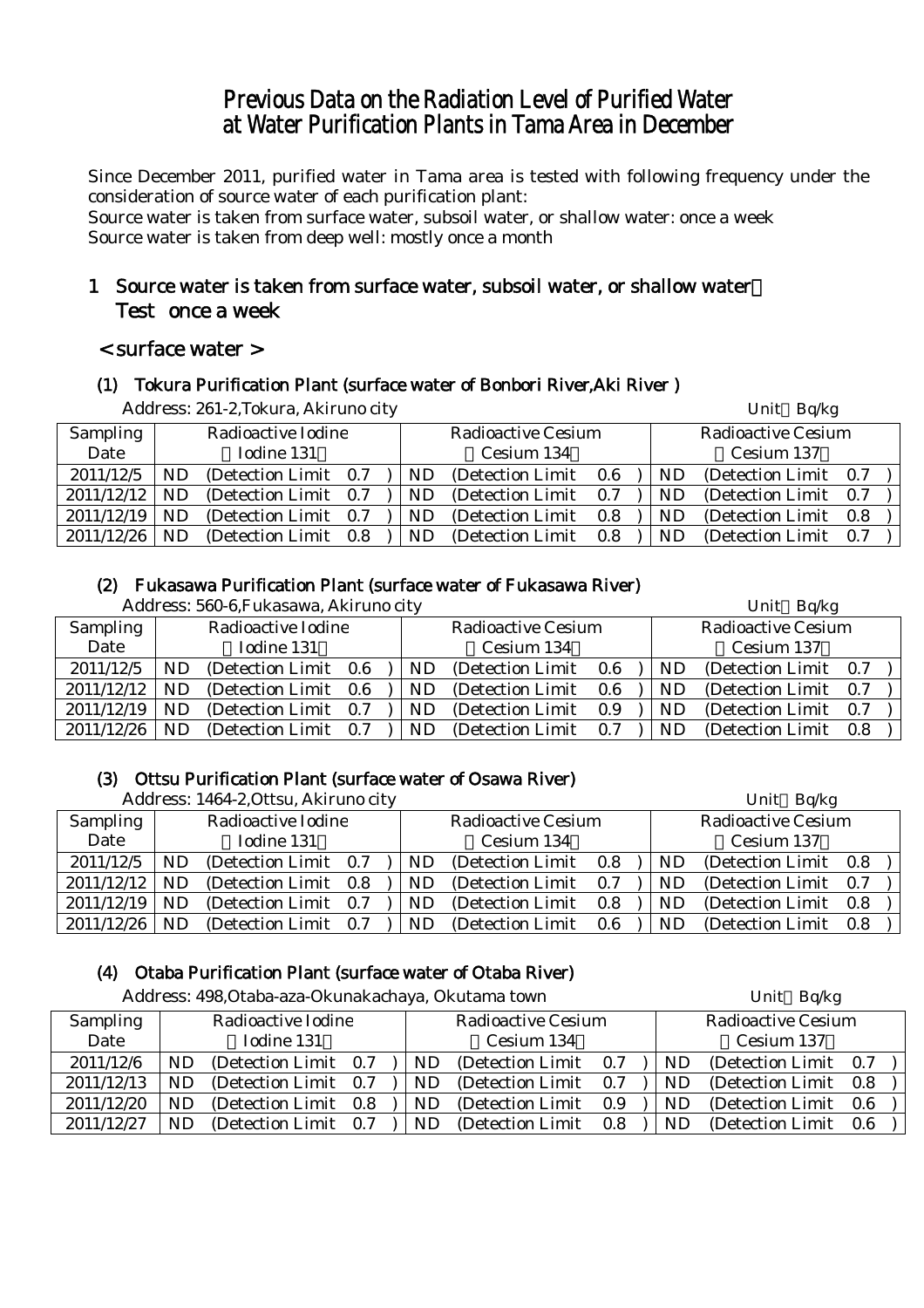# (5) Tanasawa Purification Plant (surface water of Nishi Creek)

|            |     |                       |     |     | Address: 583-5, Tanasawa-aza-kashiwanoki, Okutama town |     | Unit Bq/kg |                           |     |  |
|------------|-----|-----------------------|-----|-----|--------------------------------------------------------|-----|------------|---------------------------|-----|--|
| Sampling   |     | Radioactive Iodine    |     |     | <b>Radioactive Cesium</b>                              |     |            | <b>Radioactive Cesium</b> |     |  |
| Date       |     | Iodine 131            |     |     | Cesium 134                                             |     |            | Cesium 137                |     |  |
| 2011/12/6  | ND  | (Detection Limit 0.8) |     | ND. | (Detection Limit)                                      | 0.9 | ND         | (Detection Limit 0.8)     |     |  |
| 2011/12/13 | ND  | (Detection Limit 0.7) |     | ND. | (Detection Limit)                                      | 0.8 | ND         | (Detection Limit)         | 0.6 |  |
| 2011/12/20 | ND  | (Detection Limit 0.7) |     | ND. | (Detection Limit)                                      | 0.4 | ND         | (Detection Limit)         | 0.8 |  |
| 2011/12/27 | ND. | (Detection Limit)     | 0.6 | ND  | (Detection Limit)                                      | 0.8 | ND         | (Detection Limit)         | 0.8 |  |

## (6) Himura Purification Plant (surface water of Kawanori Valley)

| Address: 47, Sakai-aza - Himura, Okutama town | Unit Bq/kg |  |
|-----------------------------------------------|------------|--|
|-----------------------------------------------|------------|--|

|                 |    | 7 iyah cəsi, 77 illərin azal Timiyata, Originan təmir |     |           |                           |     |  | $UIIIU$ $D\Psi$ <sub><math>R\Xi</math></sub> |                       |     |  |  |  |
|-----------------|----|-------------------------------------------------------|-----|-----------|---------------------------|-----|--|----------------------------------------------|-----------------------|-----|--|--|--|
| <b>Sampling</b> |    | Radioactive Iodine                                    |     |           | <b>Radioactive Cesium</b> |     |  | <b>Radioactive Cesium</b>                    |                       |     |  |  |  |
| Date            |    | Iodine 131                                            |     |           | Cesium 134                |     |  |                                              | Cesium 137            |     |  |  |  |
| 2011/12/7       | ND | (Detection Limit 0.6)                                 |     | <b>ND</b> | (Detection Limit)         | 0.7 |  | ND.                                          | (Detection Limit 0.7) |     |  |  |  |
| 2011/12/14      | ND | (Detection Limit 0.7)                                 |     | ND.       | (Detection Limit)         | 0.8 |  | ND.                                          | (Detection Limit 0.7) |     |  |  |  |
| 2011/12/21      | ND | (Detection Limit)                                     |     | <b>ND</b> | (Detection Limit)         | 0.8 |  | ND                                           | (Detection Limit 0.8) |     |  |  |  |
| 2011/12/28      | ND | (Detection Limit)                                     | 0.7 | ND        | (Detection Limit)         | 0.7 |  | ND                                           | (Detection Limit)     | 0.7 |  |  |  |

## (7) Nippara Purification Plant (surface water of Karo Valley)

|            |    | Address: 1055-5, Nippara-aza- Ogawa, Okutama town |  |     |                           |       |     | Unit Bq/kg                |  |
|------------|----|---------------------------------------------------|--|-----|---------------------------|-------|-----|---------------------------|--|
| Sampling   |    | Radioactive Iodine                                |  |     | <b>Radioactive Cesium</b> |       |     | <b>Radioactive Cesium</b> |  |
| Date       |    | Iodine 131                                        |  |     | Cesium 134                |       |     | Cesium 137                |  |
| 2011/12/7  | ND | (Detection Limit 0.7)                             |  | ND. | (Detection Limit)         | 0.8   | ND. | (Detection Limit 0.8)     |  |
| 2011/12/14 | ND | (Detection Limit 0.9)                             |  | ND. | (Detection Limit)         | 0.8   | ND. | (Detection Limit 0.8)     |  |
| 2011/12/21 | ND | (Detection Limit 0.7)                             |  | ND  | (Detection Limit)         | 0.6   | ND  | (Detection Limit 0.6)     |  |
| 2011/12/28 | ND | (Detection Limit 0.9)                             |  | ND. | (Detection Limit)         | - 0.7 | ND. | (Detection Limit 0.9)     |  |

#### (8) Ogouchi Purification Plant (surface water of Kumoburo Valley)

Address:1310-10,Tozura-aza-Amefuri,Okutama town Unit Bq/kg

|            |           | Tradi coolito itolitoligi alla Thinoi alli ontarania tohili |     |                           |         |            | $\sum_{i=1}^{n}$          |     |  |  |
|------------|-----------|-------------------------------------------------------------|-----|---------------------------|---------|------------|---------------------------|-----|--|--|
| Sampling   |           | Radioactive Iodine                                          |     | <b>Radioactive Cesium</b> |         |            | <b>Radioactive Cesium</b> |     |  |  |
| Date       |           | Iodine 131                                                  |     | Cesium 134                |         | Cesium 137 |                           |     |  |  |
| 2011/12/7  | ND        | (Detection Limit 0.8)                                       | ND. | (Detection Limit)         | 0.8     | ND         | (Detection Limit 0.8)     |     |  |  |
| 2011/12/14 | <b>ND</b> | (Detection Limit 0.7)                                       | ND  | (Detection Limit)         | 0.7     | <b>ND</b>  | (Detection Limit 0.8)     |     |  |  |
| 2011/12/21 | ND        | (Detection Limit 0.7)                                       | ND  | (Detection Limit)         | 0.7     | ND         | (Detection Limit 0.8)     |     |  |  |
| 2011/12/28 | ND        | (Detection Limit 0.8)                                       | ND  | (Detection Limit)         | $0.8\,$ | ND         | (Detection Limit)         | 0.6 |  |  |

## (9) Hikawa Purification Plant (surface water of Kawanori Valley)

Address: 316,Hikawa-aza- ohikawa, Okutama town Unit Bq/kg

|                 |    | Autress, 510,111Kawa-aza- 011IKawa, OKUtania towif |     |    |                           |     |    | UIIIL DU/Ng               |     |  |
|-----------------|----|----------------------------------------------------|-----|----|---------------------------|-----|----|---------------------------|-----|--|
| <b>Sampling</b> |    | Radioactive Iodine                                 |     |    | <b>Radioactive Cesium</b> |     |    | <b>Radioactive Cesium</b> |     |  |
| Date            |    | Iodine 131                                         |     |    | Cesium 134                |     |    | Cesium 137                |     |  |
| 2011/12/11      | ND | (Detection Limit)                                  | 0.8 | ND | (Detection Limit)         | 0.6 | ND | (Detection Limit 0.7)     |     |  |
| 2011/12/18      | ND | (Detection Limit)                                  | 0.7 | ND | (Detection Limit)         | 0.7 | ND | (Detection Limit)         | 0.8 |  |
| 2011/12/25      | ND | (Detection Limit)                                  | 0.7 | ND | (Detection Limit)         | 0.7 | ND | (Detection Limit)         | 0.8 |  |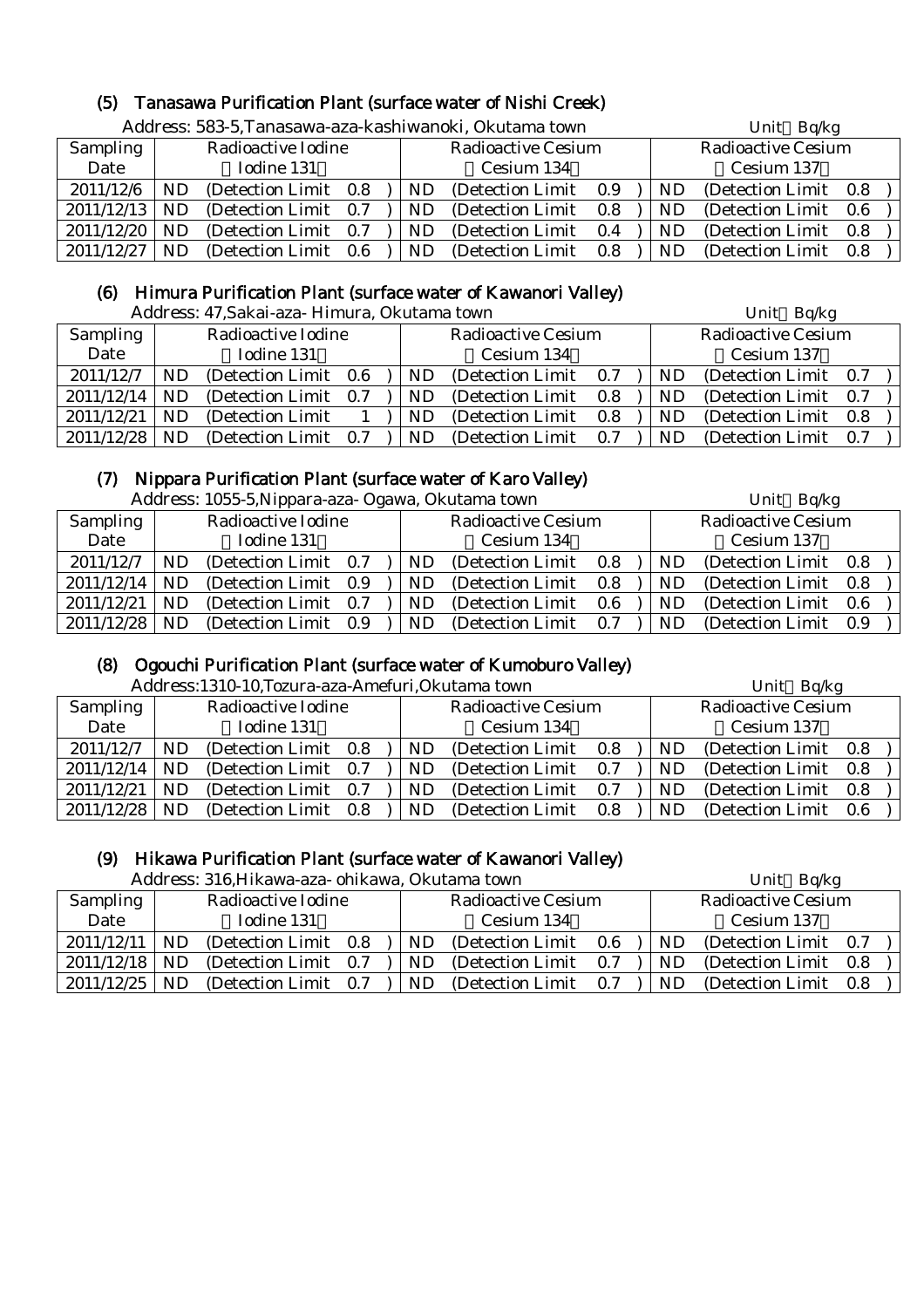## < subsoil water >

## (1) Hinatawada Purification Plant (subsoil water of Tamagawa River)

Address: 2-370,Hinatawada,Oume city Unit Bq/kg

|                 |           | Auditess. 2-370,I illiatawada,Oullite City |     |                           |     |           | UIIIL DU/Ng               |  |
|-----------------|-----------|--------------------------------------------|-----|---------------------------|-----|-----------|---------------------------|--|
| <b>Sampling</b> |           | Radioactive Iodine                         |     | <b>Radioactive Cesium</b> |     |           | <b>Radioactive Cesium</b> |  |
| Date            |           | Iodine 131                                 |     | Cesium 134                |     |           | Cesium 137                |  |
| 2011/12/5       | ND        | (Detection Limit 0.7)                      | ND. | (Detection Limit)         | 0.7 | <b>ND</b> | (Detection Limit 0.7)     |  |
| 2011/12/12      | <b>ND</b> | (Detection Limit 0.7)                      | ND. | (Detection Limit)         | 0.5 | ND        | (Detection Limit 0.8)     |  |
| 2011/12/19      | <b>ND</b> | (Detection Limit 0.6)                      | ND. | (Detection Limit)         | 0.6 | ND        | (Detection Limit 0.8)     |  |
| 2011/12/26      | ND        | (Detection Limit 0.8)                      | ND  | (Detection Limit)         | 0.6 | <b>ND</b> | (Detection Limit 0.7)     |  |

## (2) Nariki Purification Plant (subsoil water of Nariki River)

|                 |    | Address: 7-1591-3, Nariki, Oume city |  |           |                           |     |           | Unit Bq/kg                |         |  |
|-----------------|----|--------------------------------------|--|-----------|---------------------------|-----|-----------|---------------------------|---------|--|
| <b>Sampling</b> |    | Radioactive Iodine                   |  |           | <b>Radioactive Cesium</b> |     |           | <b>Radioactive Cesium</b> |         |  |
| Date            |    | Iodine 131                           |  |           | Cesium 134                |     |           | Cesium 137                |         |  |
| 2011/12/5       | ND | (Detection Limit 0.7)                |  | <b>ND</b> | (Detection Limit)         | 0.8 | ND        | (Detection Limit 0.7)     |         |  |
| 2011/12/12      | ND | (Detection Limit 0.6)                |  | ND.       | (Detection Limit)         | 0.7 | <b>ND</b> | (Detection Limit 0.9)     |         |  |
| 2011/12/19      | ND | (Detection Limit 0.7)                |  | ND        | (Detection Limit)         | 0.9 | ND        | (Detection Limit)         | $0.8\,$ |  |
| 2011/12/26      | ND | (Detection Limit 0.6)                |  | ND        | (Detection Limit)         | 0.8 | <b>ND</b> | (Detection Limit)         | 0.6     |  |

## (3) Futamatao Purification Plant (subsoil water of Hiramizo River)

|            |           | Address: 5-51-1, Futamatao, Oume city | Unit Bq/kg |  |           |                           |     |            |                           |  |  |
|------------|-----------|---------------------------------------|------------|--|-----------|---------------------------|-----|------------|---------------------------|--|--|
| Sampling   |           | Radioactive Iodine                    |            |  |           | <b>Radioactive Cesium</b> |     |            | <b>Radioactive Cesium</b> |  |  |
| Date       |           | Iodine 131                            |            |  |           | Cesium 134                |     | Cesium 137 |                           |  |  |
| 2011/12/6  | ND        | (Detection Limit 0.6)                 |            |  | ND        | (Detection Limit)         | 0.8 | ND         | (Detection Limit 0.8)     |  |  |
| 2011/12/13 | ND        | (Detection Limit 0.6)                 |            |  | ND        | (Detection Limit)         | 0.7 | ND         | (Detection Limit 0.6)     |  |  |
| 2011/12/20 | <b>ND</b> | (Detection Limit)                     | 0.7        |  | <b>ND</b> | (Detection Limit)         | 0.8 | ND         | (Detection Limit 0.5)     |  |  |
| 2011/12/27 | ND        | (Detection Limit 0.6)                 |            |  | ND        | (Detection Limit)         | 0.7 | ND.        | (Detection Limit 0.7)     |  |  |

## (4) Sawaidaiichi Purification Plant (subsoil water of Yakubo River)

|                 | Address: 1-535-3, Sawai, Oume city |                       |  |  |            |                           |     |  | Unit Bq/kg |                           |  |  |  |
|-----------------|------------------------------------|-----------------------|--|--|------------|---------------------------|-----|--|------------|---------------------------|--|--|--|
| <b>Sampling</b> |                                    | Radioactive Iodine    |  |  |            | <b>Radioactive Cesium</b> |     |  |            | <b>Radioactive Cesium</b> |  |  |  |
| Date            |                                    | Iodine 131            |  |  | Cesium 134 |                           |     |  |            | Cesium 137                |  |  |  |
| 2011/12/6       | ND                                 | (Detection Limit 0.7) |  |  | ND         | (Detection Limit)         | 0.7 |  | ND.        | (Detection Limit 0.7)     |  |  |  |
| 2011/12/13      | ND                                 | (Detection Limit 0.6) |  |  | ND.        | (Detection Limit)         | 0.7 |  | ND         | (Detection Limit 0.8)     |  |  |  |
| 2011/12/20      | ND                                 | (Detection Limit 0.5) |  |  | ND         | (Detection Limit)         | 0.5 |  | ND.        | (Detection Limit 0.8)     |  |  |  |
| 2011/12/27      | ND                                 | (Detection Limit 0.7) |  |  | ND         | (Detection Limit)         | 0.6 |  | ND         | (Detection Limit 0.7)     |  |  |  |

#### (5) Sawaidaini Purification Plant (subsoil water of Aoi River)

|                 |    | Address: 3-667, Sawai, Oume city |     |     |                           |         | Unit Bq/kg |                    |     |  |
|-----------------|----|----------------------------------|-----|-----|---------------------------|---------|------------|--------------------|-----|--|
| <b>Sampling</b> |    | Radioactive Iodine               |     |     | <b>Radioactive Cesium</b> |         |            | Radioactive Cesium |     |  |
| Date            |    | Iodine 131                       |     |     | Cesium 134                |         |            | Cesium 137         |     |  |
| 2011/12/6       | ND | (Detection Limit 0.7)            |     | ND. | (Detection Limit)         | $0.8\,$ | ND.        | (Detection Limit)  | 0.7 |  |
| 2011/12/13      | ND | (Detection Limit 0.7)            |     | ND  | (Detection Limit)         | 0.7     | <b>ND</b>  | (Detection Limit)  | 0.7 |  |
| 2011/12/20      | ND | (Detection Limit)                | 0.7 | ND  | (Detection Limit)         | 0.6     | <b>ND</b>  | (Detection Limit)  | 0.6 |  |
| 2011/12/27      | ND | (Detection Limit)                | 0.8 | ND  | (Detection Limit)         | 0.8     | ND         | (Detection Limit)  | 0.7 |  |

## (6) Chigasedaini Purification Plant (subsoil water of Tamagawa River)

|            |           | Address: 1-69-1, Chigasemati, Oume city |  |     |                           |     | Unit Bq/kg     |                           |  |
|------------|-----------|-----------------------------------------|--|-----|---------------------------|-----|----------------|---------------------------|--|
| Sampling   |           | Radioactive Iodine                      |  |     | <b>Radioactive Cesium</b> |     |                | <b>Radioactive Cesium</b> |  |
| Date       |           | Iodine 131                              |  |     | Cesium 134                |     |                | Cesium 137                |  |
| 2011/12/7  | ND        | (Detection Limit 0.8)                   |  | ND. | (Detection Limit          | 0.7 | ND.            | (Detection Limit 0.8)     |  |
| 2011/12/14 | ND.       | (Detection Limit 0.7)                   |  | ND. | (Detection Limit)         | 0.7 | ND.            | (Detection Limit 0.8)     |  |
| 2011/12/21 | ND.       | (Detection Limit 0.7)                   |  | ND. | (Detection Limit)         | 0.5 | ND.            | (Detection Limit 0.8)     |  |
| 2011/12/28 | <b>ND</b> | (Detection Limit 0.6)                   |  | ND. | (Detection Limit)         | 0.6 | N <sub>D</sub> | (Detection Limit 0.8)     |  |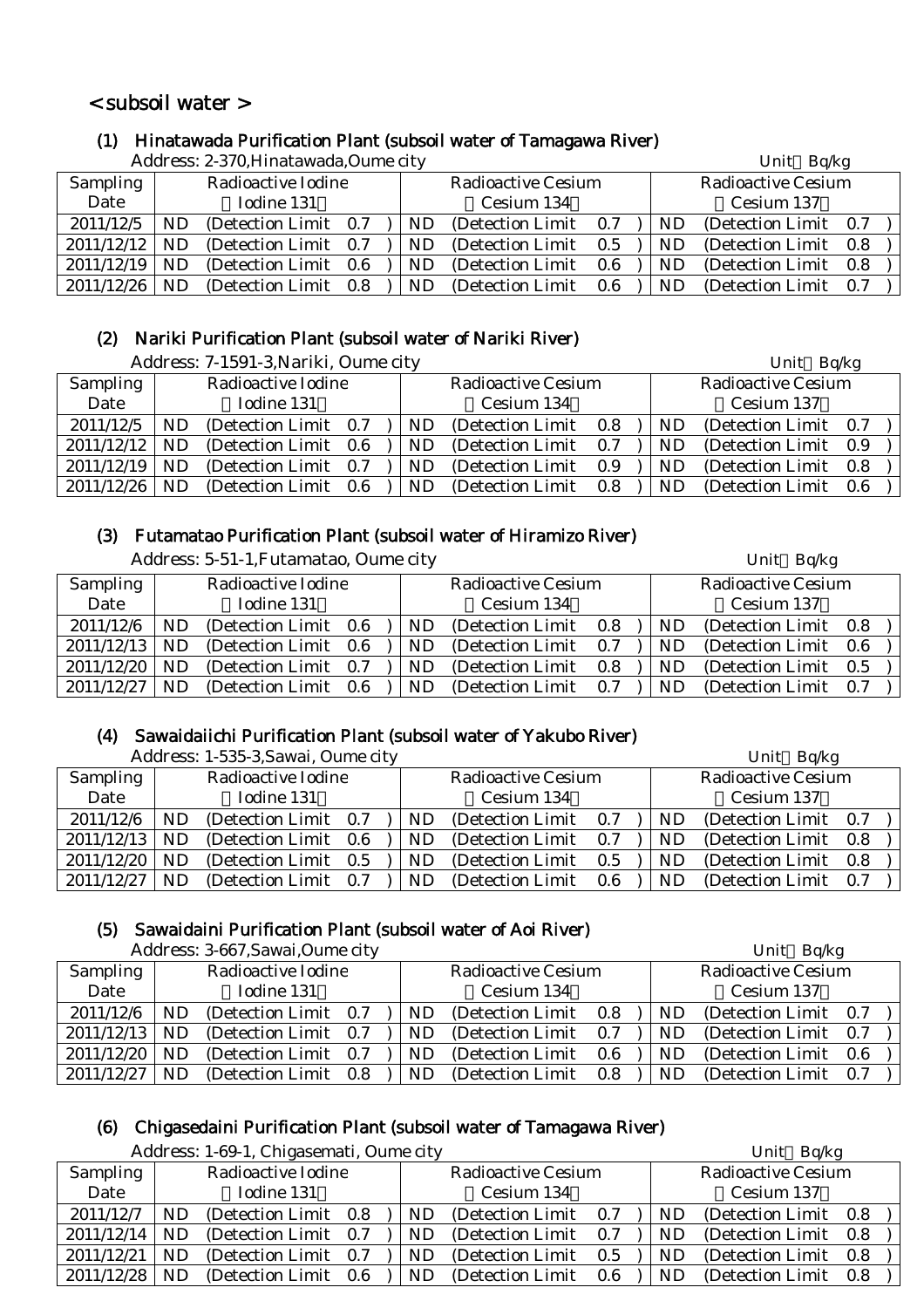## (7) Mitakesann Purification Plant (subsoil water of Kajika Creek, Akuba Creek )

|                 | Address: 179-2, Mitakesann, Oume city |                       |  |  |           |                           |     | Unit Bq/kg |                           |     |  |  |
|-----------------|---------------------------------------|-----------------------|--|--|-----------|---------------------------|-----|------------|---------------------------|-----|--|--|
| <b>Sampling</b> |                                       | Radioactive Iodine    |  |  |           | <b>Radioactive Cesium</b> |     |            | <b>Radioactive Cesium</b> |     |  |  |
| Date            |                                       | Iodine 131            |  |  |           | Cesium 134                |     |            | Cesium 137                |     |  |  |
| 2011/12/7       | <b>ND</b>                             | (Detection Limit 0.7) |  |  | ND.       | (Detection Limit 0.6)     |     | ND.        | (Detection Limit 0.7)     |     |  |  |
| 2011/12/14      | <b>ND</b>                             | (Detection Limit 0.7) |  |  | ND        | (Detection Limit 0.8)     |     | <b>ND</b>  | (Detection Limit 0.8)     |     |  |  |
| 2011/12/21      | <b>ND</b>                             | (Detection Limit 0.8) |  |  | <b>ND</b> | (Detection Limit 0.7)     |     | ND         | (Detection Limit 0.8)     |     |  |  |
| 2011/12/28      | ND                                    | (Detection Limit 0.7) |  |  | ND        | (Detection Limit)         | 0.7 | ND.        | (Detection Limit)         | 0.8 |  |  |

## (8) Takatsuki Purification Plant (subsoil water of Aki River)

|            |           | Address: 400, Takatsuki-cho, Hachioji city |     |     |                           |     | Unit Bq/kg |                           |     |  |
|------------|-----------|--------------------------------------------|-----|-----|---------------------------|-----|------------|---------------------------|-----|--|
| Sampling   |           | Radioactive Iodine                         |     |     | <b>Radioactive Cesium</b> |     |            | <b>Radioactive Cesium</b> |     |  |
| Date       |           | Iodine 131                                 |     |     | Cesium 134                |     |            | Cesium 137                |     |  |
| 2011/12/11 | <b>ND</b> | (Detection Limit 0.7)                      |     | ND. | (Detection Limit)         | 0.7 | ND         | (Detection Limit)         | 0.7 |  |
| 2011/12/18 | ND.       | (Detection Limit 0.6)                      |     | ND. | (Detection Limit)         | 0.7 | ND         | (Detection Limit 0.8)     |     |  |
| 2011/12/25 | ND.       | (Detection Limit                           | 0.8 | ND  | (Detection Limit)         | 0.7 | ND         | (Detection Limit 0.7)     |     |  |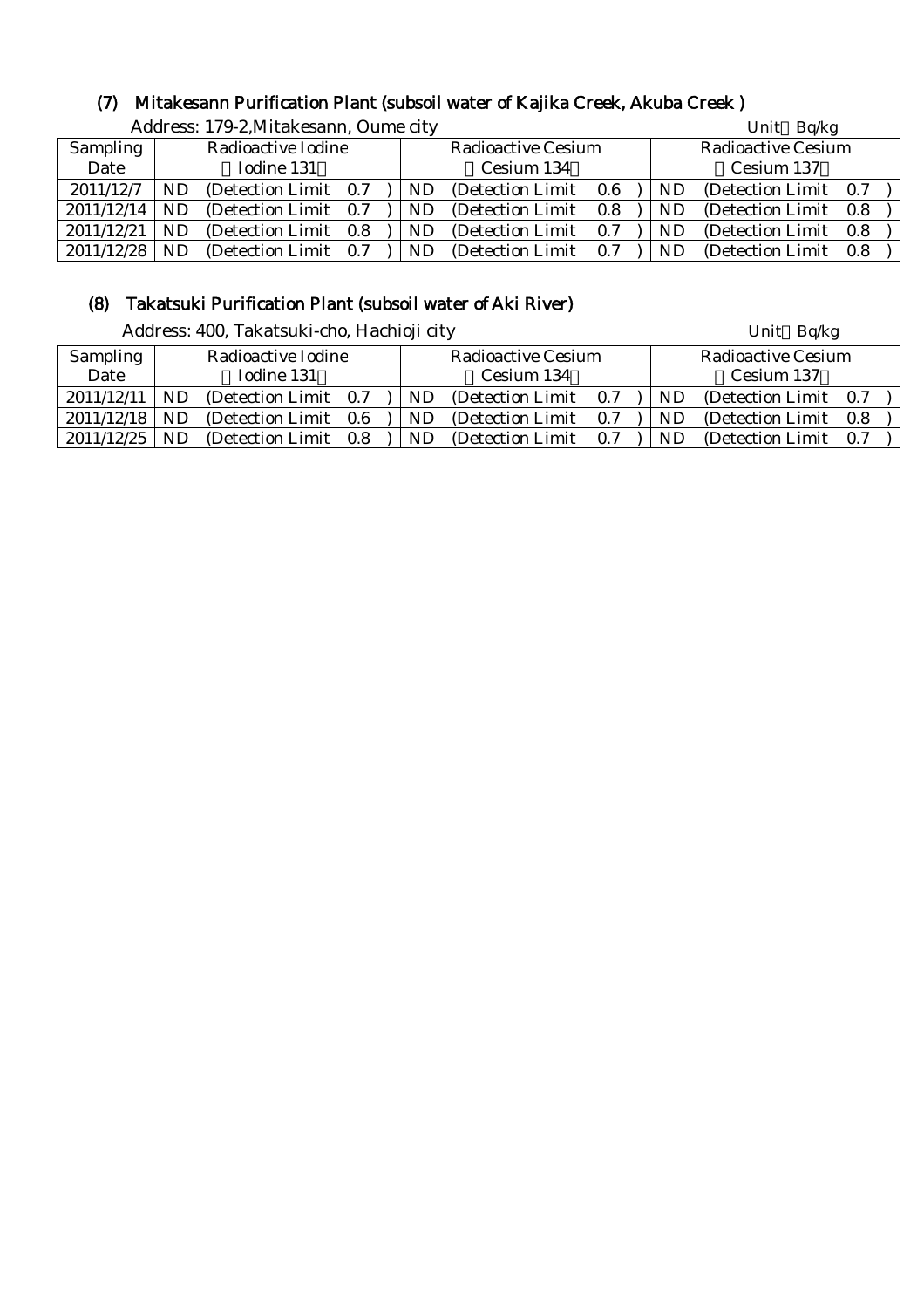## < shallow well >

## (1) Kamiishihara Purification Plant (shallow well, deep well)

|            |    | Address: 1-34, Kamiishihara, Chofu city |     |  |           |                           |     | Unit Bq/kg |     |                           |     |
|------------|----|-----------------------------------------|-----|--|-----------|---------------------------|-----|------------|-----|---------------------------|-----|
| Sampling   |    | Radioactive Iodine                      |     |  |           | <b>Radioactive Cesium</b> |     |            |     | <b>Radioactive Cesium</b> |     |
| Date       |    | Iodine 131                              |     |  |           | Cesium 134                |     |            |     | Cesium 137                |     |
| 2011/12/5  | ND | (Detection Limit 0.7)                   |     |  | <b>ND</b> | (Detection Limit)         | 0.6 |            | ND. | (Detection Limit 0.8)     |     |
| 2011/12/12 | ND | (Detection Limit 0.7)                   |     |  | ND.       | (Detection Limit)         | 0.7 |            | ND. | (Detection Limit 0.9)     |     |
| 2011/12/19 | ND | (Detection Limit 0.7)                   |     |  | ND        | (Detection Limit)         | 0.7 |            | ND  | (Detection Limit)         | 0.9 |
| 2011/12/26 | ND | (Detection Limit)                       | 0.8 |  | ND.       | (Detection Limit)         | 0.6 |            | ND. | (Detection Limit)         | 0.6 |

## (2) Kamiyotsugi Purification Plant (shallow well)

 $\Delta$ ddress:  $407$ , Kamiyotsugi, Akimuno city Unit Bq/kg

|                 |    | Address: 407, Kamiyotsugi, Akiruno city |  |           |                           |     |  |     | Unit Bq/kg                |     |  |  |  |  |
|-----------------|----|-----------------------------------------|--|-----------|---------------------------|-----|--|-----|---------------------------|-----|--|--|--|--|
| <b>Sampling</b> |    | Radioactive Iodine                      |  |           | <b>Radioactive Cesium</b> |     |  |     | <b>Radioactive Cesium</b> |     |  |  |  |  |
| Date            |    | Iodine 131                              |  |           | Cesium 134                |     |  |     | Cesium 137                |     |  |  |  |  |
| 2011/12/6       | ND | (Detection Limit 0.7)                   |  | ND        | (Detection Limit)         | 0.7 |  | ND  | (Detection Limit 0.6)     |     |  |  |  |  |
| 2011/12/13      | ND | (Detection Limit 0.6)                   |  | ND        | (Detection Limit)         | 0.7 |  | ND  | (Detection Limit)         | 0.7 |  |  |  |  |
| 2011/12/20      | ND | (Detection Limit 0.8)                   |  | <b>ND</b> | (Detection Limit)         | 0.7 |  | ND. | (Detection Limit)         | 0.7 |  |  |  |  |
| 2011/12/27      | ND | (Detection Limit 0.8)                   |  | ND        | (Detection Limit)         | 0.8 |  | ND  | (Detection Limit)         | 0.8 |  |  |  |  |

## (3) Suginami Purification Plant (shallow well)

Address: 3-28-5.Zenpukuji,Suginami ward Unit Bq/kg

|                 |    |                       |  |  |     |                           |     |  |           | $\sum_{i=1}^{n}$          |     |  |  |  |
|-----------------|----|-----------------------|--|--|-----|---------------------------|-----|--|-----------|---------------------------|-----|--|--|--|
| <b>Sampling</b> |    | Radioactive Iodine    |  |  |     | <b>Radioactive Cesium</b> |     |  |           | <b>Radioactive Cesium</b> |     |  |  |  |
| Date            |    | Iodine 131            |  |  |     | Cesium 134                |     |  |           | Cesium 137                |     |  |  |  |
| 2011/12/7       | ND | (Detection Limit 0.8) |  |  | ND. | (Detection Limit)         | 0.7 |  | ND        | (Detection Limit)         |     |  |  |  |
| 2011/12/14      | ND | (Detection Limit 0.9) |  |  | ND. | (Detection Limit)         | 0.7 |  | <b>ND</b> | (Detection Limit 0.9)     |     |  |  |  |
| 2011/12/21      | ND | (Detection Limit 0.9) |  |  | ND. | (Detection Limit)         | 0.9 |  | ND        | (Detection Limit)         | 0.8 |  |  |  |
| 2011/12/28      | ND | (Detection Limit 0.9) |  |  | ND. | (Detection Limit)         | 0.8 |  | <b>ND</b> | (Detection Limit)         |     |  |  |  |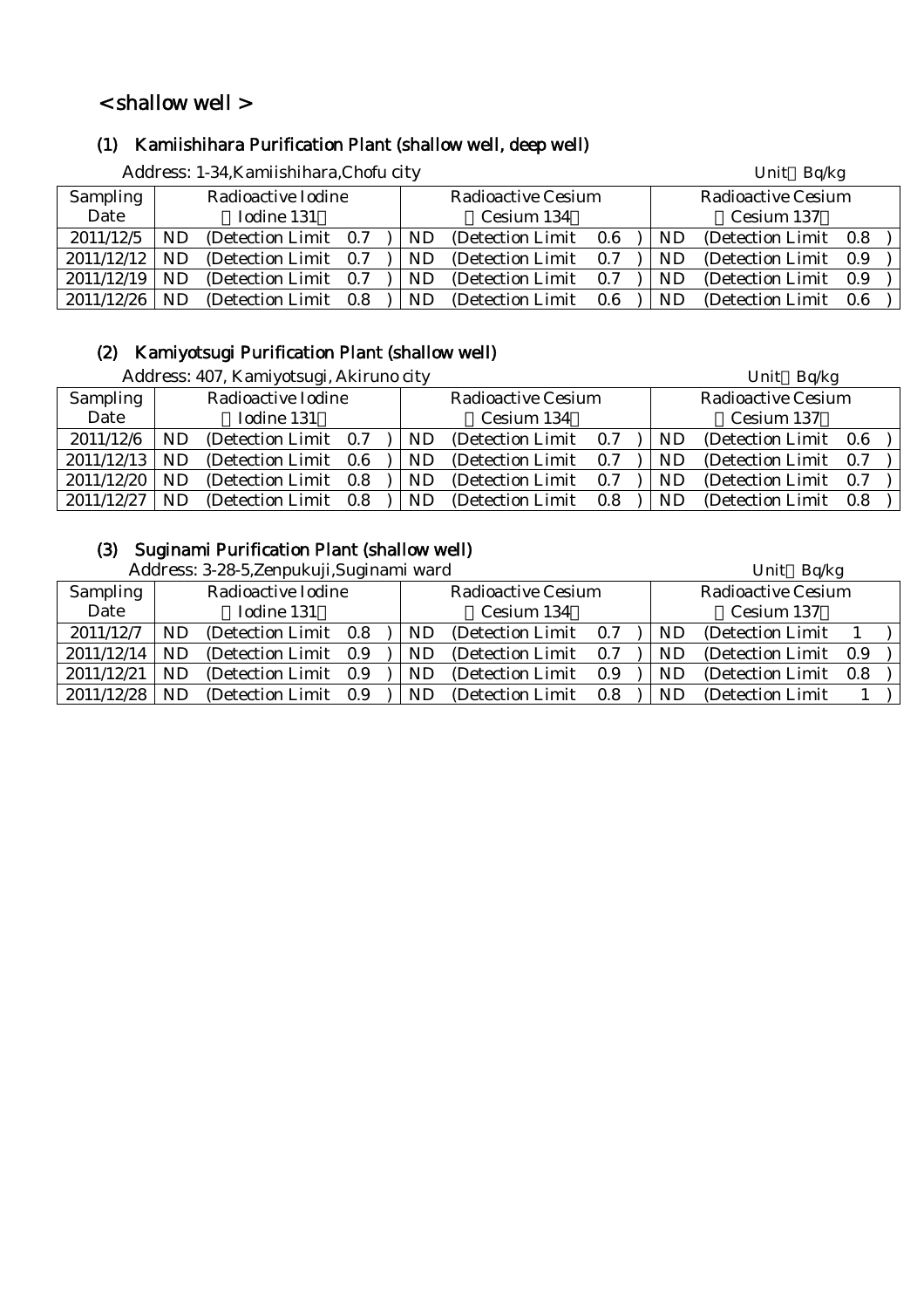## 2 Source water is taken from deep well: mostly once a month: Test mostly once a month

## (1) Jyousuiminami Plant (deep well)

|                 |    | Address: 3-12-36, Jyousuiminami-cho, Kodaira city |  |  |           |                           |     | Bq/kg<br>Unit |    |                           |     |  |
|-----------------|----|---------------------------------------------------|--|--|-----------|---------------------------|-----|---------------|----|---------------------------|-----|--|
| <b>Sampling</b> |    | Radioactive Iodine                                |  |  |           | <b>Radioactive Cesium</b> |     |               |    | <b>Radioactive Cesium</b> |     |  |
| Date            |    | Iodine 131                                        |  |  |           | Cesium 134                |     |               |    | Cesium 137                |     |  |
| 2011/12/1       | ND | (Detection Limit 0.7)                             |  |  | ND        | (Detection Limit)         | 0.8 |               | ND | (Detection Limit)         | 0.6 |  |
| 2011/12/29      | ND | (Detection Limit 0.8)                             |  |  | <b>ND</b> | (Detection Limit)         | 0.8 |               | ND | (Detection Limit)         | 0.7 |  |

## (2) Wakamatsu Purification Plant (deep well)

Address: 4-10, Wakamatsucho, Fuchu city Unit Bq/kg

| <b>Sampling</b> |           | Radioactive Iodine    |  |  |            | Radioactive Cesium |     |            | Radioactive Cesium |     |  |  |
|-----------------|-----------|-----------------------|--|--|------------|--------------------|-----|------------|--------------------|-----|--|--|
| Date            |           | Iodine 131            |  |  | Cesium 134 |                    |     | Cesium 137 |                    |     |  |  |
| 2011/12/1       | ND        | (Detection Limit 0.9) |  |  | <b>ND</b>  | (Detection Limit)  | 0.6 | ND         | (Detection Limit)  | 0.8 |  |  |
| 2011/12/29      | <b>ND</b> | (Detection Limit 0.8) |  |  | <b>ND</b>  | (Detection Limit)  | 0.7 | ND         | (Detection Limit)  | 0.7 |  |  |

## (3) Kajino Purification Plant (deep well)

Address: 5-10-33, kajinocho, Koganei city Unit Bq/kg

| <b>Sampling</b> |     | Radioactive Iodine    |  |            | Radioactive Cesium |     |     | Radioactive Cesium    |  |
|-----------------|-----|-----------------------|--|------------|--------------------|-----|-----|-----------------------|--|
| Date            |     | Iodine 131            |  | Cesium 134 |                    |     |     | Cesium 137            |  |
| 2011/12/1       | ND  | (Detection Limit 0.7) |  | ND         | (Detection Limit)  | 0.7 | ND  | (Detection Limit 0.8) |  |
| 2011/12/29      | ND. | (Detection Limit 0.8) |  | ND         | (Detection Limit)  | 0.8 | ND. | (Detection Limit 0.7) |  |

## (4) Shibasaki Purification Plant (deep well)

| Address: 1-1-41, Shibasakicho, Tachikawa city |     |                       |  |     |                           |         | Unit Bq/kg |     |                           |  |
|-----------------------------------------------|-----|-----------------------|--|-----|---------------------------|---------|------------|-----|---------------------------|--|
| Sampling                                      |     | Radioactive Iodine    |  |     | <b>Radioactive Cesium</b> |         |            |     | <b>Radioactive Cesium</b> |  |
| Date                                          |     | Iodine 131            |  |     | Cesium 134                |         |            |     | Cesium 137                |  |
| 2011/12/1                                     | ND  | (Detection Limit 0.6) |  | ND. | (Detection Limit)         | 0.7     |            | ND. | (Detection Limit 0.9)     |  |
| 2011/12/22                                    | ND. | (Detection Limit 0.7) |  | ND. | (Detection Limit)         | $0.5\,$ |            | ND. | (Detection Limit 0.8)     |  |

## (5) Fujimidaiichi Purification Plant (deep well)

| Address: 1-27-12, Fujimi-cho, Tachikawa city |    |                       |  |     |                    |     | Unit $Bq/kg$ |                       |  |
|----------------------------------------------|----|-----------------------|--|-----|--------------------|-----|--------------|-----------------------|--|
| Sampling                                     |    | Radioactive Iodine    |  |     | Radioactive Cesium |     |              | Radioactive Cesium    |  |
| Date                                         |    | Iodine 131            |  |     | Cesium 134         |     |              | Cesium 137            |  |
| 2011/12/1                                    | ND | (Detection Limit 0.9) |  | ND. | (Detection Limit)  | 0.7 | ND           | (Detection Limit 0.9) |  |
| 2011/12/22                                   | ND | (Detection Limit 0.8) |  | ND. | (Detection Limit)  | 0.7 | ND           | (Detection Limit 0.8) |  |

## (6) Fujimidaisan Purification Plant (deep well)

| Address: 6-70, Fujimicho, Tachikawa city |    |                       |     |     |                           |     | Bq/kg<br>Unit |                           |  |  |
|------------------------------------------|----|-----------------------|-----|-----|---------------------------|-----|---------------|---------------------------|--|--|
| Sampling                                 |    | Radioactive Iodine    |     |     | <b>Radioactive Cesium</b> |     |               | <b>Radioactive Cesium</b> |  |  |
| Date                                     |    | Iodine 131            |     |     | Cesium 134                |     |               | Cesium 137                |  |  |
| 2011/12/1                                | ND | (Detection Limit 0.9) |     | ND. | (Detection Limit)         | 0.7 | ND            | (Detection Limit 0.9)     |  |  |
| 2011/12/22                               | ND | (Detection Limit)     | 0.9 | ND. | (Detection Limit)         | 0.8 | ND            | (Detection Limit 0.8)     |  |  |

## (7) Hussamusashinodai Purification Plant (deep well)

Address:2- 32, Musashinodai, Hussa city Unit Bq/kg

|                 | Tradit Cools Os, Introductificati, I radoa City |                                | ◡…<br>----                        |
|-----------------|-------------------------------------------------|--------------------------------|-----------------------------------|
| <b>Sampling</b> | Radioactive Iodine                              | Radioactive Cesium             | Radioactive Cesium                |
| Date            | Iodine 131                                      | Cesium 134                     | Cesium 137                        |
| 2011/12/4       | ND<br>(Detection Limit)<br>0.8                  | ND<br>0.5<br>(Detection Limit) | ND.<br>(Detection Limit)<br>- 0.7 |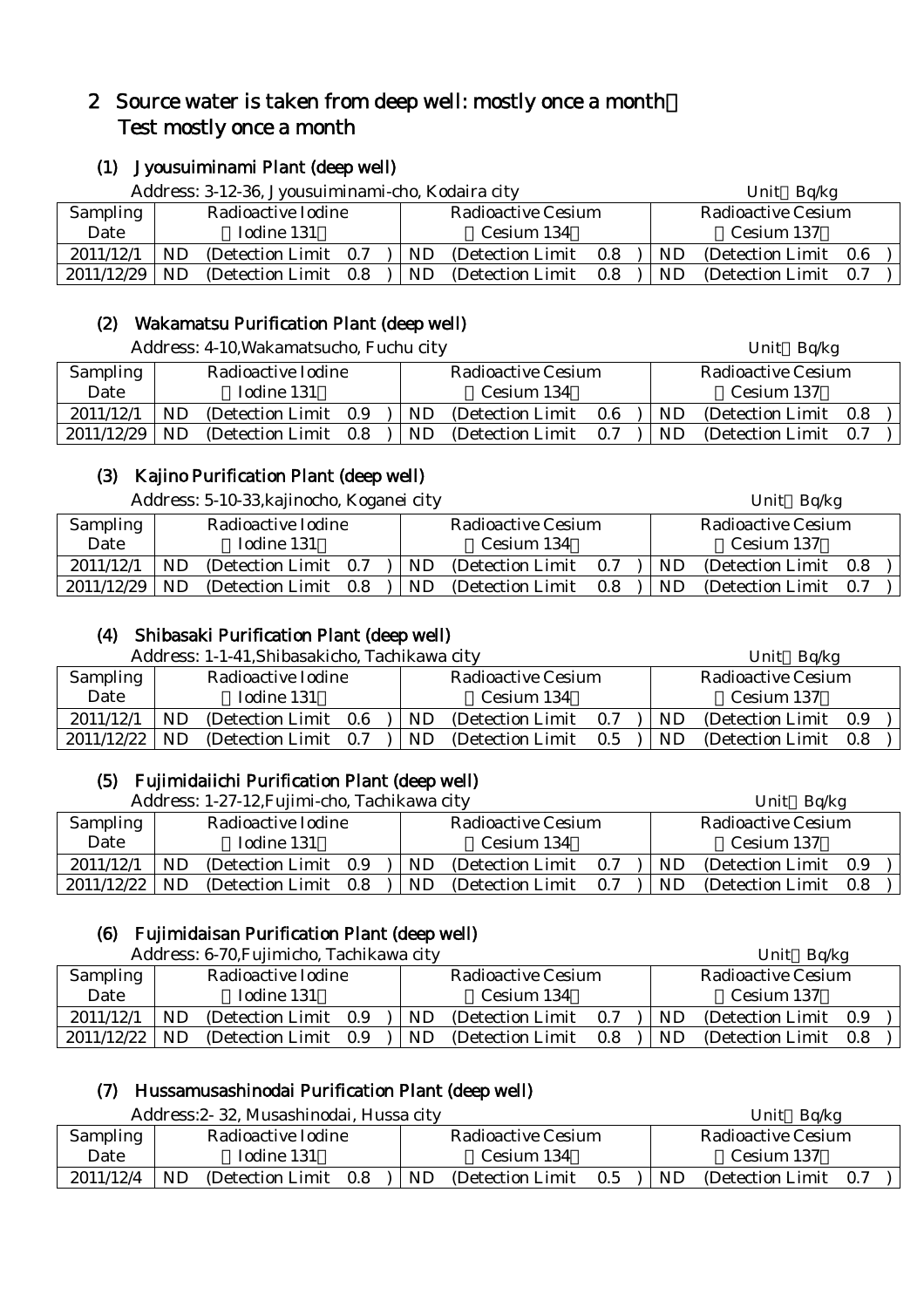## (8) Sakuragaoka Purification Plant (deep well)

Address: 4-10, Sakuragaoka, Tama city **Example 2018** Unit Bq/kg

| Sampling  | Radioactive Iodine             | Radioactive Cesium             | Radioactive Cesium      |
|-----------|--------------------------------|--------------------------------|-------------------------|
| Date      | Iodine 131                     | Cesium 134                     | Cesium 137              |
|           |                                |                                |                         |
| 2011/12/4 | ND<br>0.7<br>(Detection Limit) | ND<br>0.8<br>(Detection Limit) | ND<br>(Detection Limit) |

## (9) Omaru Purification Plant (deep well)

Address: 760,Omaru,Inagi city Unit Bq/kg

|                 |    | $1.001$ CDD. $1.00, 0.001$ CD, $0.001$ CHz, $0.001$ |    |                    |     |    | $UIIIU$ $UVIIB$    |     |  |
|-----------------|----|-----------------------------------------------------|----|--------------------|-----|----|--------------------|-----|--|
| <b>Sampling</b> |    | Radioactive Iodine                                  |    | Radioactive Cesium |     |    | Radioactive Cesium |     |  |
| Date            |    | Iodine 131                                          |    | Cesium 134         |     |    | Cesium 137         |     |  |
| 2011/12/4       | ND | (Detection Limit 0.8)                               | ND | (Detection Limit)  | 0.9 | ND | (Detection Limit)  | 0.8 |  |

## (10) Sakahama Purification Plant (deep well)

| Address: 816, Sakahama, Inagi city |    |                       |  |  |     |                           |         |           | Bq/kg<br>Unit             |     |  |
|------------------------------------|----|-----------------------|--|--|-----|---------------------------|---------|-----------|---------------------------|-----|--|
| Sampling                           |    | Radioactive Iodine    |  |  |     | <b>Radioactive Cesium</b> |         |           | <b>Radioactive Cesium</b> |     |  |
| Date                               |    | Iodine 131            |  |  |     | Cesium 134                |         |           | Cesium 137                |     |  |
| 2011/12/4                          | ND | (Detection Limit 0.8) |  |  | ND. | (Detection Limit)         | $0.6\,$ | <b>ND</b> | (Detection Limit)         | 0.7 |  |

## (11) Jindaiji Purification Plant (deep well)

| Address: 5-56 Jindaijiminami-cho, Chofu city |    |                    |         |  |           |                           | Unit Bq/kg |  |     |                           |     |  |
|----------------------------------------------|----|--------------------|---------|--|-----------|---------------------------|------------|--|-----|---------------------------|-----|--|
| Sampling                                     |    | Radioactive Iodine |         |  |           | <b>Radioactive Cesium</b> |            |  |     | <b>Radioactive Cesium</b> |     |  |
| Date                                         |    | Iodine 131         |         |  |           | Cesium 134                |            |  |     | Cesium 137                |     |  |
| 2011/12/4                                    | ND | (Detection Limit)  | 0.6     |  | <b>ND</b> | (Detection Limit)         | 0.7        |  | ND. | (Detection Limit 0.8)     |     |  |
| 2011/12/29                                   | ND | (Detection Limit)  | $0.6\,$ |  | ND        | (Detection Limit)         | 0.6        |  | ND  | (Detection Limit)         | 0.7 |  |

## (12) Akatsukicho Purification Plant (deep well)

|           | Address: 1-7-12, Akatsukicho, Hachioji city | Unit $Bq/kg$                    |                                    |  |
|-----------|---------------------------------------------|---------------------------------|------------------------------------|--|
| Sampling  | Radioactive Iodine                          | <b>Radioactive Cesium</b>       | <b>Radioactive Cesium</b>          |  |
| Date      | Iodine 131                                  | Cesium 134                      | Cesium 137                         |  |
| 2011/12/4 | ND<br>(Detection Limit)<br>0.8              | ND.<br>(Detection Limit)<br>0.7 | <b>ND</b><br>(Detection Limit 0.8) |  |

## (13) Ogawa Purification Plant (deep well)

|                 | Address: 1-847-2, Ogawa-cho, Kodaira city | Unit $Bq/kg$                    |                              |  |
|-----------------|-------------------------------------------|---------------------------------|------------------------------|--|
| <b>Sampling</b> | Radioactive Iodine                        | Radioactive Cesium              | Radioactive Cesium           |  |
| Date            | Iodine 131                                | Cesium 134                      | Cesium 137                   |  |
| 2011/12/8       | ND.<br>(Detection Limit 0.7)              | ND.<br>(Detection Limit)<br>0.7 | (Detection Limit 0.8)<br>ND. |  |

## (14) Kokubunjikitamachidaini Purification Plant (deep well)

|                 | Address: 4-1-51, Kitamachi, Kokubunji city | Unit $Bq/kg$                    |                              |  |
|-----------------|--------------------------------------------|---------------------------------|------------------------------|--|
| <b>Sampling</b> | Radioactive Iodine                         | <b>Radioactive Cesium</b>       | Radioactive Cesium           |  |
| Date            | Iodine 131                                 | Cesium 134                      | Cesium 137                   |  |
| 2011/12/8       | ND<br>(Detection Limit 0.7)                | ND.<br>0.7<br>(Detection Limit) | ND.<br>(Detection Limit 0.7) |  |

## (15) Higashikoigakubo Purification Plant (deep well)

Address: 2-5-8,Higashikoigakubo,Kokubunji city Unit Bq/kg

|                 | $\mu$ radi coo. $\kappa$ o o,i ligabiliivigandoo,irondodii $\mu$ city | UIIIU UUIR                     |                                       |
|-----------------|-----------------------------------------------------------------------|--------------------------------|---------------------------------------|
| <b>Sampling</b> | Radioactive Iodine                                                    | Radioactive Cesium             | Radioactive Cesium                    |
| Date            | Iodine 131                                                            | Cesium 134                     | Cesium 137                            |
| 2011/12/8       | ND<br>(Detection Limit)<br>0.7                                        | ND<br>(Detection Limit)<br>0.6 | <b>ND</b><br>(Detection Limit)<br>0.8 |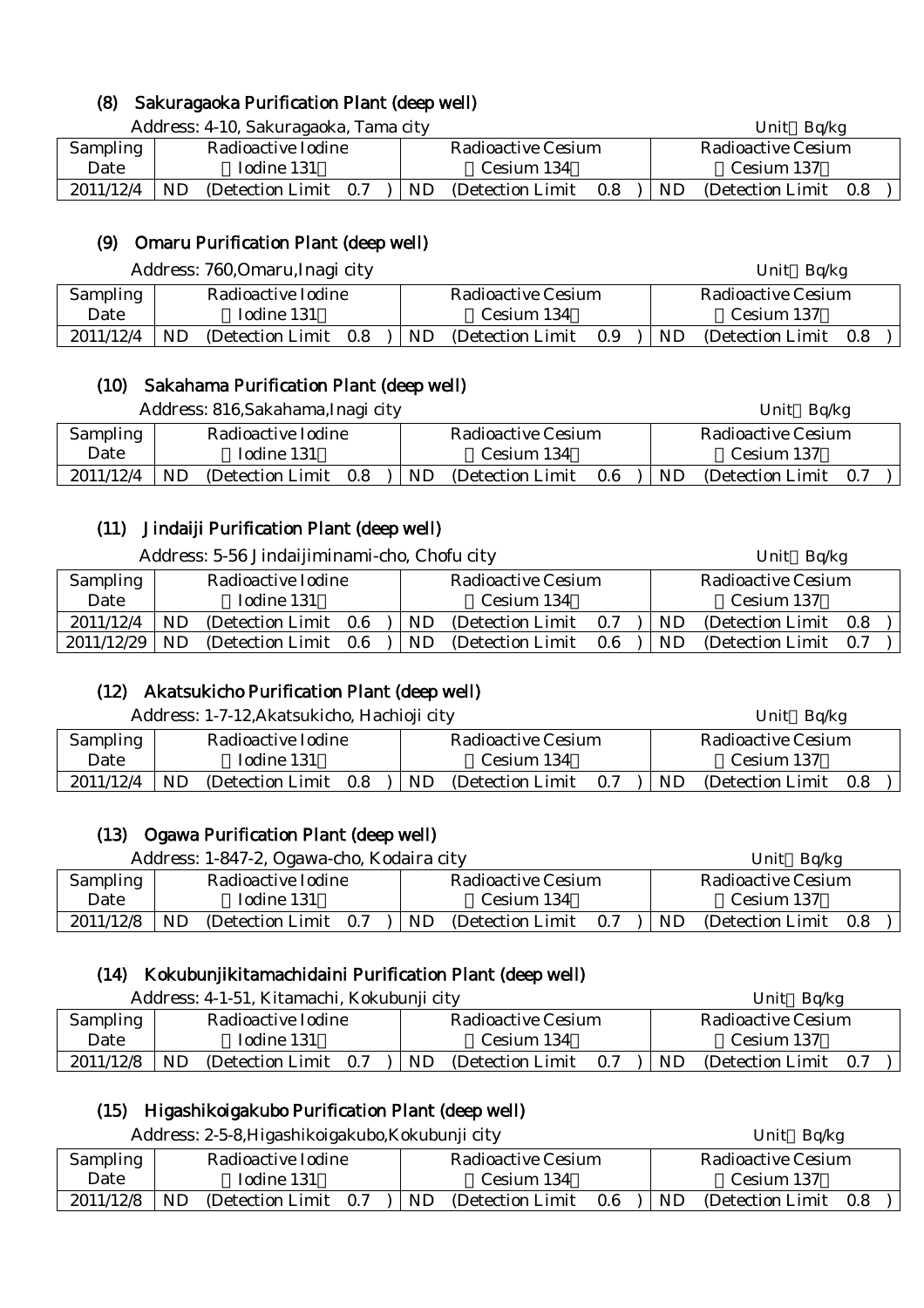## (16) Shibakubo Purification Plant (deep well)

Address: 5-9-1,Shibakubo,Nishitokyo city Unit Bq/kg

| Sampling  | Radioactive Iodine             | Radioactive Cesium             | Radioactive Cesium             |  |  |  |
|-----------|--------------------------------|--------------------------------|--------------------------------|--|--|--|
| Date      | Iodine 131                     | Cesium 134                     | Cesium 137                     |  |  |  |
| 2011/12/8 | ND<br>(Detection Limit)<br>0.7 | ND<br>(Detection Limit)<br>0.7 | ND<br>(Detection Limit)<br>0.8 |  |  |  |

## (17) Hoyacho Purification Plant (deep well)

Address: 1-5-24. Hova-cho, Nishitokyo city Unit Bq/kg

|                 | $1.4441$ cool. $1.641$ $\mu$ and $1.641$ $\mu$ and $1.641$ $\mu$ $\sigma$ and $\sigma$ |                   |     |  |                           |                   |     |            | $\mathbf{v}$              |     |  |  |
|-----------------|----------------------------------------------------------------------------------------|-------------------|-----|--|---------------------------|-------------------|-----|------------|---------------------------|-----|--|--|
| <b>Sampling</b> | Radioactive Iodine                                                                     |                   |     |  | <b>Radioactive Cesium</b> |                   |     |            | <b>Radioactive Cesium</b> |     |  |  |
| Date            | Todine 131                                                                             |                   |     |  | Cesium 134                |                   |     | Cesium 137 |                           |     |  |  |
| 2011/12/8       | <b>ND</b>                                                                              | (Detection Limit) | 0.7 |  | ND                        | (Detection Limit) | 0.7 | ND         | (Detection Limit)         | 0.9 |  |  |

## (18) Nishitokyosakaecho Purification Plant (deep well)

|           |           | Address: 2-7-6, Sakae-cho, Nishitokyo city |     | Unit $Bq/kg$              |                   |     |                           |                   |     |
|-----------|-----------|--------------------------------------------|-----|---------------------------|-------------------|-----|---------------------------|-------------------|-----|
| Sampling  |           | Radioactive Iodine                         |     | <b>Radioactive Cesium</b> |                   |     | <b>Radioactive Cesium</b> |                   |     |
| Date      |           | Iodine 131                                 |     | Cesium 134                |                   |     | Cesium 137                |                   |     |
| 2011/12/8 | <b>ND</b> | (Detection Limit)                          | 0.7 | ND.                       | (Detection Limit) | 0.6 | ND.                       | (Detection Limit) | 0.8 |

## (19) Senkawa Purification Plant (deep well)

 $\Delta$ ddress: 3-6, Senkawa, Chofu city Unit Bq/kg

| Auditess. 9-0, Stringwa, Chold City |                    |                   |     |     |                    |     |     | UIIL<br>או שט      |     |  |  |
|-------------------------------------|--------------------|-------------------|-----|-----|--------------------|-----|-----|--------------------|-----|--|--|
| <b>Sampling</b>                     | Radioactive Iodine |                   |     |     | Radioactive Cesium |     |     | Radioactive Cesium |     |  |  |
| Date                                | Iodine 131         |                   |     |     | Cesium 134         |     |     | Cesium 137         |     |  |  |
| 2011/12/11                          | ND.                | (Detection Limit) | 0.6 | ND. | (Detection Limit)  | 0.6 | ND. | (Detection Limit)  | 0.8 |  |  |

## (20) Misawa Purification Plant (deep well)

| Address: 1-19-1, Misawa, Hino city |    |                          |     |           |                    |     |            | Ba/kg<br>Unit      |     |  |
|------------------------------------|----|--------------------------|-----|-----------|--------------------|-----|------------|--------------------|-----|--|
| Sampling                           |    | Radioactive Iodine       |     |           | Radioactive Cesium |     |            | Radioactive Cesium |     |  |
| Date                               |    | Iodine 131<br>Cesium 134 |     |           |                    |     | Cesium 137 |                    |     |  |
| 2011/12/11                         | ND | (Detection Limit)        | 0.8 | <b>ND</b> | (Detection Limit)  | 0.7 | ND         | (Detection Limit)  | 0.8 |  |

## (21) Osakaue Purification Plant (deep well)

| Address: 1-17-11, Osakaue, Hino city |                    |                   |     |  |                    |                   |     |                    | Unit Bq/kg            |  |  |
|--------------------------------------|--------------------|-------------------|-----|--|--------------------|-------------------|-----|--------------------|-----------------------|--|--|
| Sampling                             | Radioactive Iodine |                   |     |  | Radioactive Cesium |                   |     | Radioactive Cesium |                       |  |  |
| Date                                 | Iodine 131         |                   |     |  | Cesium 134         |                   |     |                    | Cesium 137            |  |  |
| 2011/12/11                           | ND.                | (Detection Limit) | 0.8 |  | ND.                | (Detection Limit) | 0.7 | ND.                | (Detection Limit 0.8) |  |  |

## (22) Minamidaira Purification Plant (deep well)

|            | Address: 2-24-5, Minamidaira, Hino city |                       |  |  |                    |                   |     | Ba/kg<br>Unit      |           |                       |  |  |
|------------|-----------------------------------------|-----------------------|--|--|--------------------|-------------------|-----|--------------------|-----------|-----------------------|--|--|
| Sampling   | Radioactive Iodine                      |                       |  |  | Radioactive Cesium |                   |     | Radioactive Cesium |           |                       |  |  |
| Date       | Iodine 131                              |                       |  |  | Cesium 134         |                   |     | Cesium 137         |           |                       |  |  |
| 2011/12/11 | <b>ND</b>                               | (Detection Limit 0.7) |  |  | ND.                | (Detection Limit) | 0.5 |                    | <b>ND</b> | (Detection Limit 0.9) |  |  |

## (23) Yaho Purification Plant (deep well)

|                 | Address: 1462-1, Yaho, Kunitachi city |                                                          | Unit Ba/kg         |  |  |
|-----------------|---------------------------------------|----------------------------------------------------------|--------------------|--|--|
| <b>Sampling</b> | Radioactive Iodine                    | Radioactive Cesium                                       | Radioactive Cesium |  |  |
| Date            | Iodine 131                            | Cesium 134                                               | Cesium 137         |  |  |
| $2011/12/15$ ND | (Detection Limit 0.7)                 | $\vert$ ND (Detection Limit 0.7) ND (Detection Limit 0.8 |                    |  |  |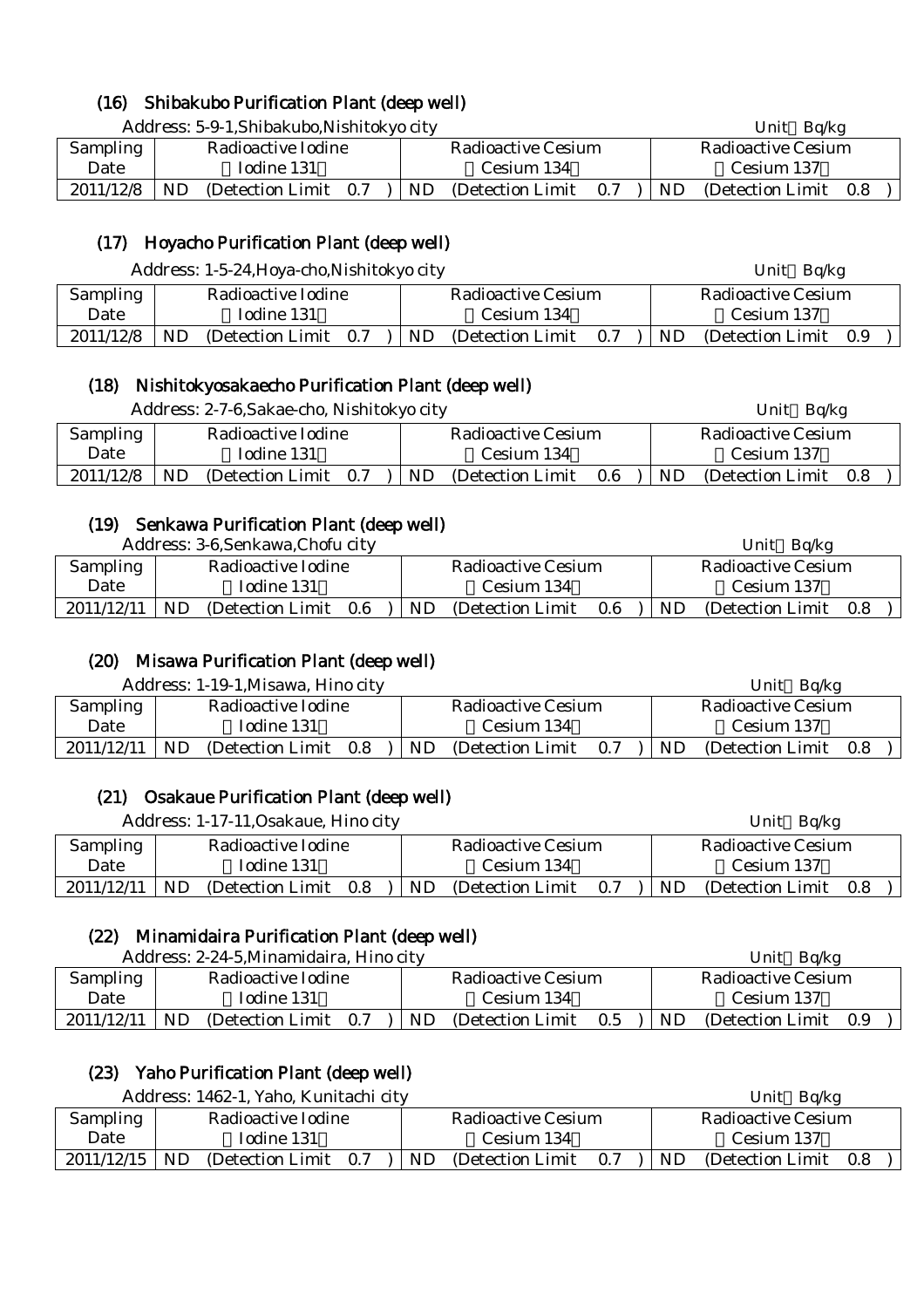## (24) Fuchumusashidai Purification Plant (deep well)

|                 | Address: 2-7, Musashidai, Fuchu city |                                    | Unit $Bq/kg$                   |  |  |  |
|-----------------|--------------------------------------|------------------------------------|--------------------------------|--|--|--|
| <b>Sampling</b> | Radioactive Iodine                   | <b>Radioactive Cesium</b>          | <b>Radioactive Cesium</b>      |  |  |  |
| Date            | Iodine 131                           | Cesium 134                         | Cesium 137                     |  |  |  |
| 2011/12/15      | ND.<br>(Detection Limit)<br>$0.6\,$  | ND<br>(Detection Limit)<br>$0.6\,$ | (Detection Limit)<br>ND<br>0.8 |  |  |  |

## (25) Kunitachinaka Purification Plant (deep well)

|                 | Address: 3-8-1, Naka, Kunitachi city |                                       | Bq/kg<br>Unit                  |  |  |
|-----------------|--------------------------------------|---------------------------------------|--------------------------------|--|--|
| <b>Sampling</b> | Radioactive Iodine                   | Radioactive Cesium                    | Radioactive Cesium             |  |  |
| Date            | Iodine 131                           | Cesium 134                            | Cesium 137                     |  |  |
| 2011/12/15      | ND<br>(Detection Limit 0.5)          | <b>ND</b><br>(Detection Limit)<br>0.7 | ND<br>(Detection Limit)<br>0.7 |  |  |

## (26) Takinosawa Purification Plant (deep well)

|            | Address: 2-7-7, Asahi-cho, Machida city |                       |  |                    |                   |     |                    | Unit Bq/kg            |  |  |  |
|------------|-----------------------------------------|-----------------------|--|--------------------|-------------------|-----|--------------------|-----------------------|--|--|--|
| Sampling   | Radioactive Iodine                      |                       |  | Radioactive Cesium |                   |     | Radioactive Cesium |                       |  |  |  |
| Date       |                                         | Iodine 131            |  | Cesium 134         |                   |     |                    | Cesium 137            |  |  |  |
| 2011/12/15 | <b>ND</b>                               | (Detection Limit 0.7) |  | ND.                | (Detection Limit) | 0.6 | <b>ND</b>          | (Detection Limit 0.8) |  |  |  |
|            |                                         |                       |  |                    |                   |     |                    |                       |  |  |  |

## (27) Haramachida Purification Plant (deep well)

Address: 5-13-3,Haramachida,Machida city Unit Bq/kg

|                 | $\ldots$ . The same $\ldots$ |                   |     |  |                    |                   |     |                    | U                 |     |  |
|-----------------|------------------------------|-------------------|-----|--|--------------------|-------------------|-----|--------------------|-------------------|-----|--|
| <b>Sampling</b> | Radioactive Iodine           |                   |     |  | Radioactive Cesium |                   |     | Radioactive Cesium |                   |     |  |
| Date            | Iodine 131                   |                   |     |  | Cesium 134         |                   |     |                    | Cesium 137        |     |  |
| 2011/12/15      | ND.                          | (Detection Limit) | 0.8 |  | ND.                | (Detection Limit) | 0.6 | ND.                | (Detection Limit) | 0.7 |  |

## (28) Noduta Purification Plant (deep well)

|                 |                                          | Address: 3398, Nodutamachi, Machida city |     |  |    |                    |     |           | Bq/kg<br>Unit         |  |
|-----------------|------------------------------------------|------------------------------------------|-----|--|----|--------------------|-----|-----------|-----------------------|--|
| <b>Sampling</b> | Radioactive Iodine<br>Iodine 131<br>Date |                                          |     |  |    | Radioactive Cesium |     |           | Radioactive Cesium    |  |
|                 |                                          |                                          |     |  |    | Cesium 134         |     |           | Cesium 137            |  |
| 2011/12/15      | <b>ND</b>                                | (Detection Limit)                        | 0.8 |  | ND | (Detection Limit)  | 0.7 | <b>ND</b> | (Detection Limit 0.9) |  |

## (29) Saiwaimachi Purification Plant (deep well)

Address: 2-24, Saiwai-cho, Huchu city **Example 2018** Unit Bq/kg

|            |           |                    |     |    |                    |     |    | $   -$<br>$   -$   |  |
|------------|-----------|--------------------|-----|----|--------------------|-----|----|--------------------|--|
| Sampling   |           | Radioactive Iodine |     |    | Radioactive Cesium |     |    | Radioactive Cesium |  |
| Date       |           | Iodine 131         |     |    | Cesium 134         |     |    | Cesium 137         |  |
| 2011/12/18 | <b>ND</b> | (Detection Limit)  | 0.6 | ND | (Detection Limit)  | 0.6 | ND | (Detection Limit)  |  |

## (30) Fuchuminamicho Purification Plant (deep well)

Address: 1-50, Minami-cho, Fuchu city Unit Bq/kg

| <b>Sampling</b> |    | Radioactive Iodine    |  |    | Radioactive Cesium |     |    | Radioactive Cesium |       |  |
|-----------------|----|-----------------------|--|----|--------------------|-----|----|--------------------|-------|--|
| Date            |    | Iodine 131            |  |    | Cesium 134         |     |    | Cesium 137         |       |  |
| 2011/12/18      | ND | (Detection Limit 0.7) |  | ND | (Detection Limit)  | 0.7 | ND | (Detection Limit)  | - 0.8 |  |

## (31) Takiyama Purification Plant (deep well)

|                 |                    | Address: 6-1-1, Takiyama, Higashikurume city |  |                    |                   |     |  |           | Ba/kg<br>Unit         |  |
|-----------------|--------------------|----------------------------------------------|--|--------------------|-------------------|-----|--|-----------|-----------------------|--|
| <b>Sampling</b> | Radioactive Iodine |                                              |  | Radioactive Cesium |                   |     |  |           | Radioactive Cesium    |  |
| Date            |                    | Iodine 131                                   |  |                    | Cesium 134        |     |  |           | Cesium 137            |  |
| 2011/12/18      | ND                 | (Detection Limit 0.7)                        |  | ND.                | (Detection Limit) | 0.8 |  | <b>ND</b> | (Detection Limit 0.8) |  |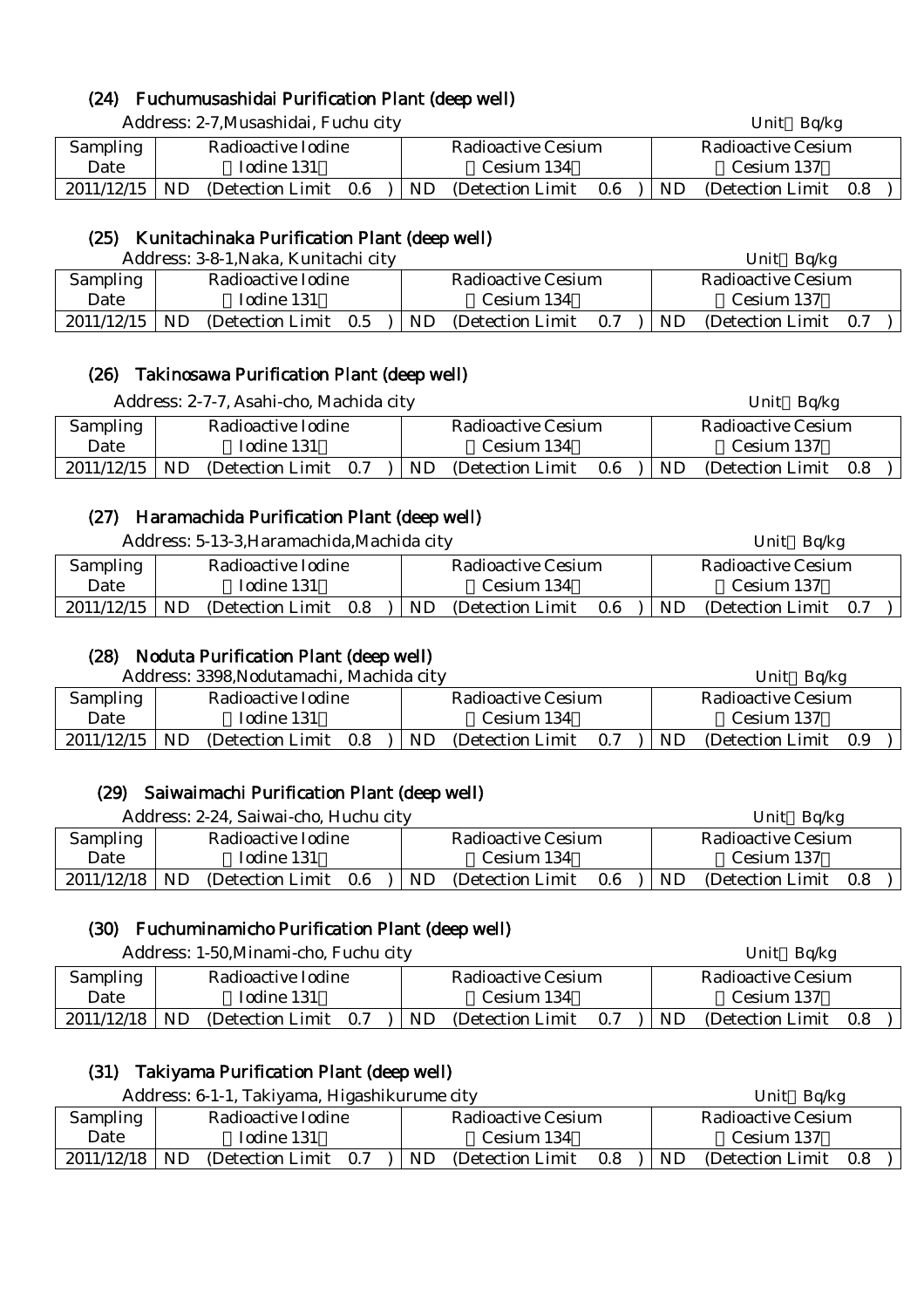## (32) Minamisawa Purification Plant (deep well)

|                 | Address: 3-9-21, Minamisawa, Higashikurume city |                                 | Unit $Bq/kg$                 |
|-----------------|-------------------------------------------------|---------------------------------|------------------------------|
| <b>Sampling</b> | Radioactive Iodine                              | <b>Radioactive Cesium</b>       | <b>Radioactive Cesium</b>    |
| Date            | Iodine 131                                      | Cesium 134                      | Cesium 137                   |
| 2011/12/18      | ND.<br>(Detection Limit 0.9)                    | ND.<br>(Detection Limit)<br>0.8 | (Detection Limit 0.8)<br>ND. |

#### (33) Izumihoncho Purification Plant (groundwater)

|                 | Address: 4-6-4, Izumihoncho, Komae city<br>Radioactive Iodine<br>Radioactive Cesium |                   |                    |    |                   |     |     | Bq/kg<br>Unit     |     |
|-----------------|-------------------------------------------------------------------------------------|-------------------|--------------------|----|-------------------|-----|-----|-------------------|-----|
| <b>Sampling</b> |                                                                                     |                   | Radioactive Cesium |    |                   |     |     |                   |     |
| Date            |                                                                                     | Iodine 131        |                    |    | Cesium 134        |     |     | Cesium 137        |     |
| 2011/12/22      | ND                                                                                  | (Detection Limit) | 0.6                | ND | (Detection Limit) | 0.5 | ND. | (Detection Limit) | 0.7 |

## (34) Motohongo Purification Plant (groundwater)

|            |     | Address: 4-19-1, Motohongo, Hachioji city |  |     |                    |     |     | Unit Bq/kg         |     |  |
|------------|-----|-------------------------------------------|--|-----|--------------------|-----|-----|--------------------|-----|--|
| Sampling   |     | Radioactive Iodine                        |  |     | Radioactive Cesium |     |     | Radioactive Cesium |     |  |
| Date       |     | Iodine 131                                |  |     | Cesium 134         |     |     | Cesium 137         |     |  |
| 2011/12/22 | ND. | (Detection Limit 0.8)                     |  | ND. | (Detection Limit)  | 0.9 | ND. | (Detection Limit)  | 0.9 |  |

#### (35) Akatsukicho Purification Plant (groundwater)

|                 |    | Address: 1-7-12, Akatsukicho, Hachioji city |     |                    |                   |     |                    | Ba/kg<br>Unit     |     |  |
|-----------------|----|---------------------------------------------|-----|--------------------|-------------------|-----|--------------------|-------------------|-----|--|
| <b>Sampling</b> |    | Radioactive Iodine                          |     | Radioactive Cesium |                   |     | Radioactive Cesium |                   |     |  |
| Date            |    | Iodine 131                                  |     |                    | Cesium 134        |     |                    | Cesium 137        |     |  |
| 2011/12/22      | ND | (Detection Limit)                           | 0.8 | ND.                | (Detection Limit) | 0.8 | <b>ND</b>          | (Detection Limit) | 0.9 |  |

#### (36) Tachikawasunagawa Purification Plant (deep well)

|  |  |  | Address: 6-41-1, Sunagawa-cho, Tachikawa city |  |  |  |
|--|--|--|-----------------------------------------------|--|--|--|
|  |  |  |                                               |  |  |  |

| Sampling   |    | Radioactive Iodine |     |    | Radioactive Cesium |     |     | Radioactive Cesium |  |
|------------|----|--------------------|-----|----|--------------------|-----|-----|--------------------|--|
| Date       |    | Iodine 131         |     |    | Cesium 134         |     |     | Cesium 137         |  |
| 2011/12/25 | ND | (Detection Limit)  | 0.7 | ND | (Detection Limit)  | 0.8 | ND. | (Detection Limit)  |  |

Unit Bq/kg

#### (37) Kamikitadai Purification Plant (deep well)

 $\mathsf{I}$ 

|            | Address: 1-801-1, Kamikitadai, Higashiyamato city<br>Radioactive Iodine<br>Radioactive Cesium<br>Iodine 131<br>Cesium 134 |                       |  |  |     |                   |     |     | Unit $Bq/kg$          |  |
|------------|---------------------------------------------------------------------------------------------------------------------------|-----------------------|--|--|-----|-------------------|-----|-----|-----------------------|--|
| Sampling   |                                                                                                                           |                       |  |  |     |                   |     |     | Radioactive Cesium    |  |
| Date       |                                                                                                                           |                       |  |  |     |                   |     |     | Cesium 137            |  |
| 2011/12/25 | ND.                                                                                                                       | (Detection Limit 0.8) |  |  | ND. | (Detection Limit) | 0.7 | ND. | (Detection Limit 0.8) |  |

## (38) Nakato Water Supplying Station (deep well)

|            |                                            | Address: 2-1-3, Nakato, Musasimurayama city |  |  |  |                    |     |     | Unit $Bq/kg$       |     |
|------------|--------------------------------------------|---------------------------------------------|--|--|--|--------------------|-----|-----|--------------------|-----|
| Sampling   |                                            | Radioactive Iodine                          |  |  |  | Radioactive Cesium |     |     | Radioactive Cesium |     |
| Date       |                                            | Iodine 131                                  |  |  |  | Cesium 134         |     |     | Cesium 137         |     |
| 2011/12/25 | N <sub>D</sub><br>(Detection Limit)<br>0.7 |                                             |  |  |  | (Detection Limit)  | 0.7 | ND. | (Detection Limit)  | 0.7 |

## (39) Tachikawasakaecho Purification Plant (deep well)

|                 | Address: 5-38-5, Sakae-cho, Tachikawa city | Unit Bq/kg                          |                             |  |  |
|-----------------|--------------------------------------------|-------------------------------------|-----------------------------|--|--|
| <b>Sampling</b> | Radioactive Iodine                         | Radioactive Cesium                  | <b>Radioactive Cesium</b>   |  |  |
| Date            | Iodine 131                                 | Cesium 134                          | Cesium 137                  |  |  |
| 2011/12/25      | <b>ND</b><br>(Detection Limit 0.8)         | ND.<br>(Detection Limit)<br>$0.8\,$ | (Detection Limit 0.8)<br>ND |  |  |